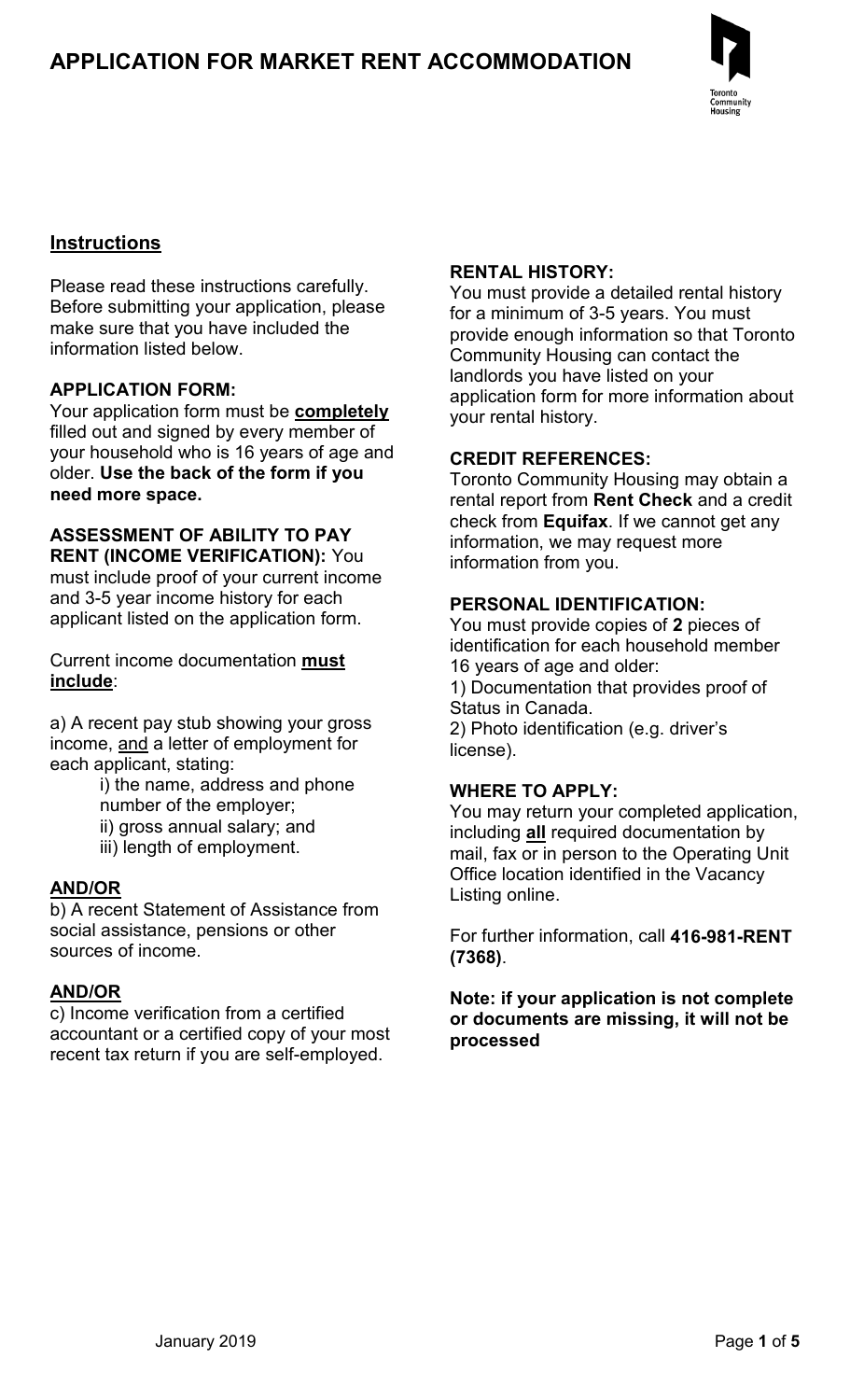

| <b>APPLICANT INFORMATION</b> |  |  |
|------------------------------|--|--|
| <b>First name:</b>           |  |  |
| Last name:                   |  |  |
| <b>Current address:</b>      |  |  |
| City:                        |  |  |
| <b>Postal code:</b>          |  |  |
| Daytime phone #:             |  |  |
| Evening phone #:             |  |  |

| <b>HOUSING PREFERENCE</b>                                                                                                          |
|------------------------------------------------------------------------------------------------------------------------------------|
| What is your expected move-in date?                                                                                                |
| How many bedrooms do you need? $\Box$ Bachelor $\Box$ 1-bedroom $\Box$ 2-bedroom<br>$\Box$ 3-bedroom $\Box$ Other (please explain) |
| List the buildings or addresses you are interested in:                                                                             |

*A guarantor will be required for rent higher than what you can afford. Guarantor forms, if needed, can be provided by the local Operating Unit office.* 

| <b>APPLICANT AND HOUSEHOLD INFORMATION</b>                                               |                                                      |                              |                                                    |                                                                      |
|------------------------------------------------------------------------------------------|------------------------------------------------------|------------------------------|----------------------------------------------------|----------------------------------------------------------------------|
| Complete the following for yourself and all the people who will live with you. Use extra |                                                      |                              |                                                    |                                                                      |
| paper if you need more space.                                                            |                                                      |                              |                                                    |                                                                      |
| First & last name                                                                        | <b>Relationship</b><br>to applicant<br>(e.g. spouse) | Date of<br>birth<br>DD/MM/YY | <b>Gender</b><br>$(N = prefer not$<br>to identify) | <b>Status in Canada</b><br>(e.g. Citizen, Landed<br>Immigrant, etc.) |
|                                                                                          | -self-                                               |                              | M<br>F<br>N                                        |                                                                      |
|                                                                                          |                                                      |                              | M<br>F<br>N                                        |                                                                      |
|                                                                                          |                                                      |                              | M<br>F<br>N                                        |                                                                      |
|                                                                                          |                                                      |                              | M<br>F<br><sub>N</sub>                             |                                                                      |
|                                                                                          |                                                      |                              | M<br>N                                             |                                                                      |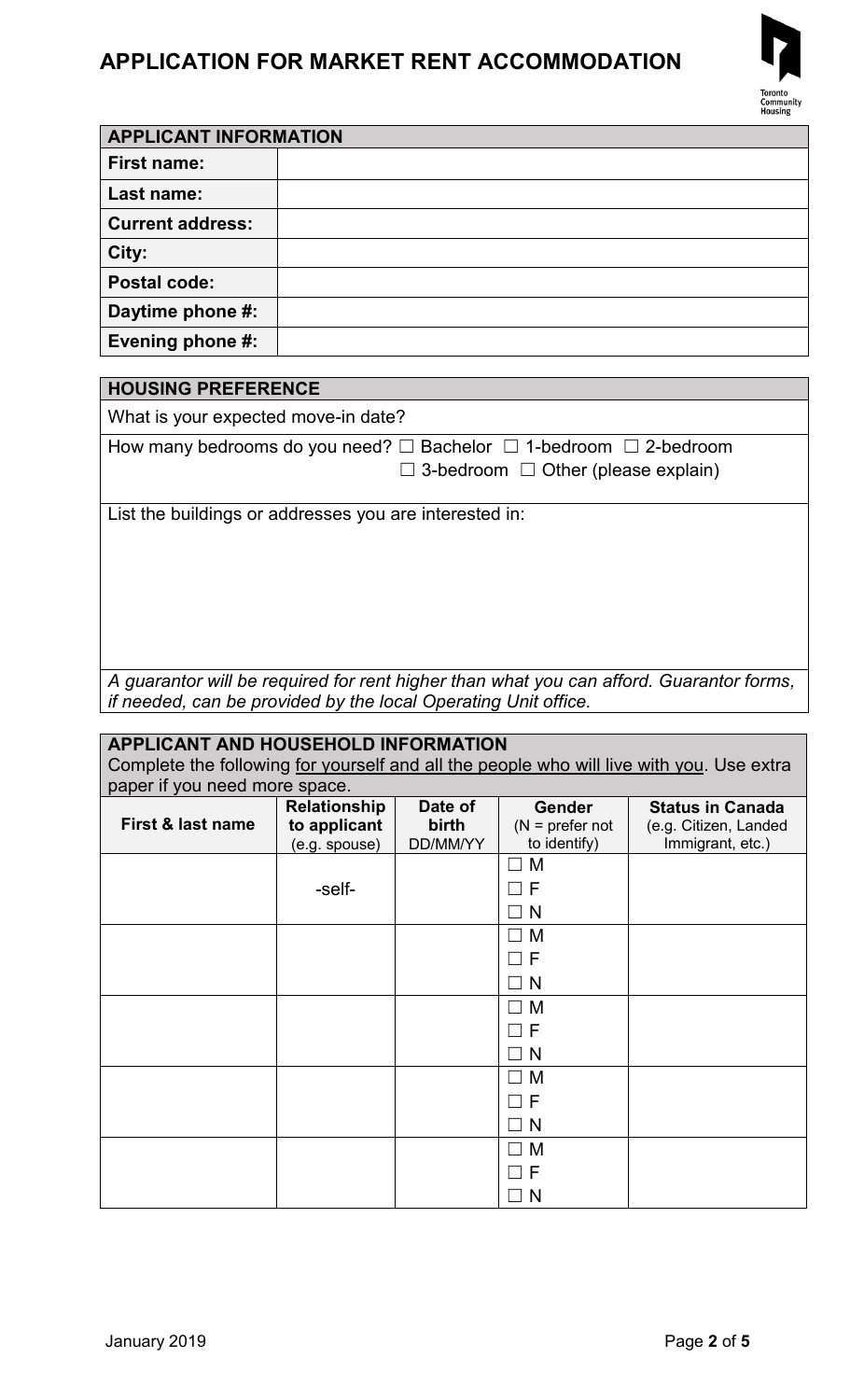

| Have you or any person who will be living with you ever lived in a Toronto Community<br>Housing unit or with a non-profit housing provider in Ontario?<br><b>YES</b><br><b>NO</b> |                                                                                        |                                                                                       |  |
|-----------------------------------------------------------------------------------------------------------------------------------------------------------------------------------|----------------------------------------------------------------------------------------|---------------------------------------------------------------------------------------|--|
| If YES, please list the name and address:                                                                                                                                         |                                                                                        |                                                                                       |  |
| RGI(subsidized)                                                                                                                                                                   | Was it a Rent-Geared-to-Income (subsidized) or Market Rent unit?<br><b>Market Rent</b> |                                                                                       |  |
|                                                                                                                                                                                   |                                                                                        | <b>APPLICANT AND HOUSEHOLD HOUSING HISTORY (minimum 3-5 year history)</b>             |  |
|                                                                                                                                                                                   | extra paper if needed or photocopy this form for additional household members.         | Complete the following for yourself and all of the people who will live with you. Use |  |
| <b>CURRENT ADDRESS</b>                                                                                                                                                            | <b>APPLICANT HISTORY</b>                                                               | <b>HOUSEHOLD MEMBER</b><br><b>HISTORY</b>                                             |  |
| Applicant/household<br>member's name:                                                                                                                                             |                                                                                        |                                                                                       |  |
| Current address (include<br>apartment number, city<br>and postal code):                                                                                                           |                                                                                        |                                                                                       |  |
| Landlord's name:                                                                                                                                                                  |                                                                                        |                                                                                       |  |
| Landlord's phone<br>number:                                                                                                                                                       |                                                                                        |                                                                                       |  |
| Monthly rent:                                                                                                                                                                     | \$<br>utilities extra                                                                  | \$<br>utilities extra                                                                 |  |
| Move-in date:                                                                                                                                                                     |                                                                                        |                                                                                       |  |
| Planned move-out date:                                                                                                                                                            |                                                                                        |                                                                                       |  |
| Reason for moving out:                                                                                                                                                            |                                                                                        |                                                                                       |  |
| <b>FORMER ADDRESS</b>                                                                                                                                                             | <b>APPLICANT HISTORY</b>                                                               | <b>HOUSEHOLD MEMBER</b><br><b>HISTORY</b>                                             |  |
| Applicant/household<br>member's name:                                                                                                                                             |                                                                                        |                                                                                       |  |
| Former address (include<br>apartment number, city<br>and postal code):                                                                                                            |                                                                                        |                                                                                       |  |
| Landlord's name:                                                                                                                                                                  |                                                                                        |                                                                                       |  |
| Landlord's phone<br>number:                                                                                                                                                       |                                                                                        |                                                                                       |  |
| Monthly rent:                                                                                                                                                                     | \$<br>utilities extra                                                                  | \$<br>utilities extra                                                                 |  |
| Move-in date:                                                                                                                                                                     |                                                                                        |                                                                                       |  |
| Move-out date:                                                                                                                                                                    |                                                                                        |                                                                                       |  |
| Reason for moving out:                                                                                                                                                            |                                                                                        |                                                                                       |  |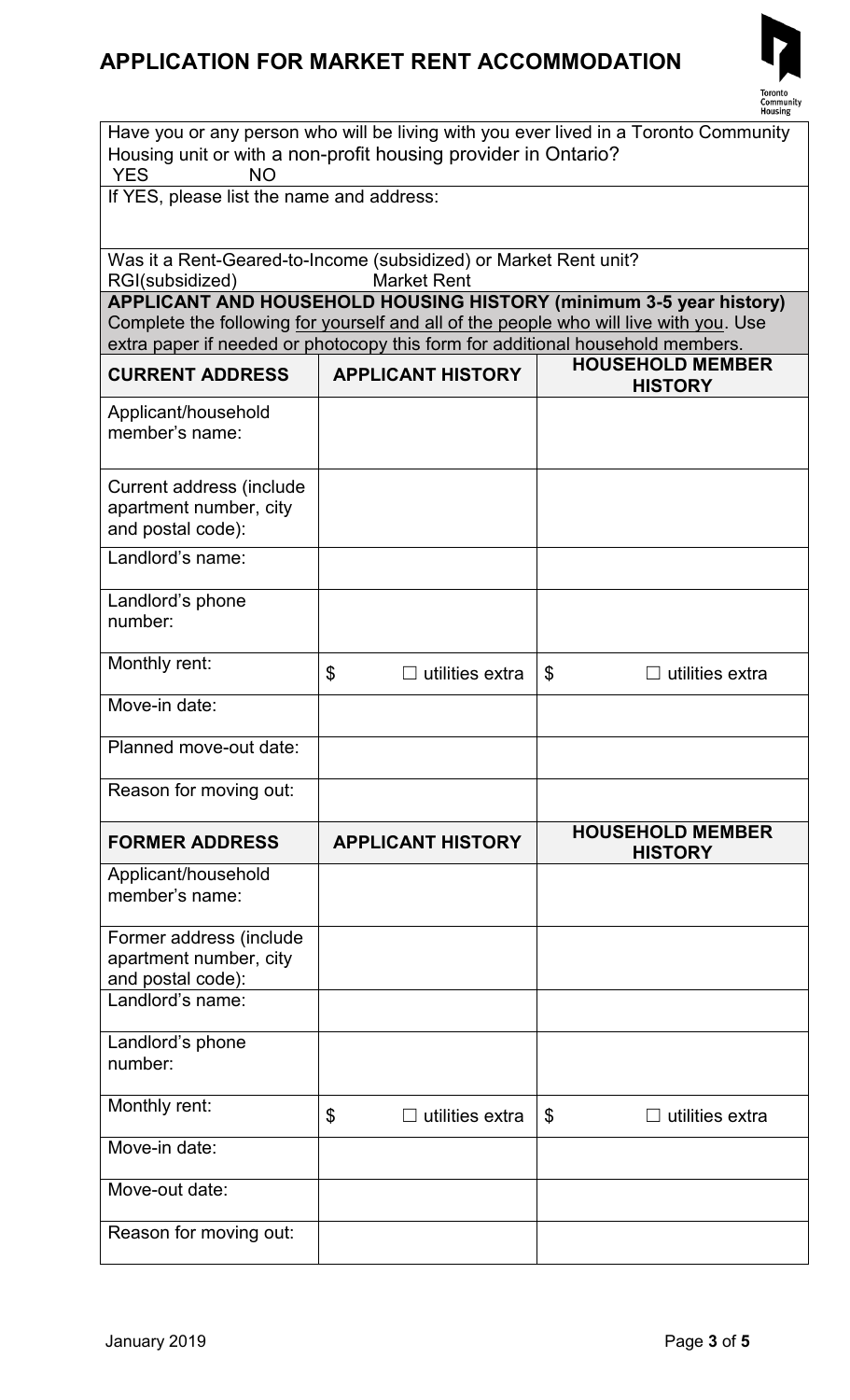

#### **APPLICANT AND HOUSEHOLD FINANCIAL INFORMATION**  List gross income from all sources such as employment, self-employment, pensions, disability, social assistance, etc. **Attach proof for all sources of current income. INCOME/EMPLOYMENT INFORMATION APPLICANT HISTORY HOUSEHOLD MEMBER HISTORY**  Current monthly income: Employer/source of income: Address of employer: Contact name and phone number: **INCOME/EMPLOYMENT INFORMATION APPLICANT HISTORY HOUSEHOLD MEMBER HISTORY**

| INFUNIXHIUN                                          |                | <b>NUICID</b>  |
|------------------------------------------------------|----------------|----------------|
| Length of time receiving<br>income from this source: | Specify dates: | Specify dates: |
| If employed, position held:                          |                |                |
|                                                      |                |                |

#### **DECLARATION** – Complete and correct application.

I give my word that everything in this application is correct and complete. I understand that all information I give to Toronto Community Housing Corporation will belong to it. If something on this application is incorrect or not true, Toronto Community Housing Corporation may cancel my application, take legal action, or both.

I understand that only the people listed on this application may live in any Unit I/we are given.

I give my word that I am legally allowed to live in Canada.

Before I can receive housing, I understand that I must pay back or arrange to pay back any money I owe to any landlord or non-profit housing provider in Ontario.

Signatures of household members age 16 years and older

**X\_\_\_\_\_\_\_\_\_\_\_\_\_\_\_\_\_\_\_\_\_\_\_\_\_\_\_\_\_\_\_\_\_** Applicant's signature **X** 

 $\boldsymbol{X}$ 

Applicant's signature

 $\mathsf{x}$  and  $\mathsf{y}$  and  $\mathsf{y}$  and  $\mathsf{y}$  and  $\mathsf{y}$  and  $\mathsf{y}$  and  $\mathsf{y}$  and  $\mathsf{y}$  and  $\mathsf{y}$  and  $\mathsf{y}$  and  $\mathsf{y}$  and  $\mathsf{y}$  and  $\mathsf{y}$  and  $\mathsf{y}$  and  $\mathsf{y}$  and  $\mathsf{y}$  and  $\mathsf{y}$  and

Date: **\_\_\_\_\_\_\_\_\_\_\_\_\_\_\_\_\_\_\_\_\_\_\_** 

If you have any questions about this application, please call Market Rent at 416-981-7368.

**PRIVACY NOTICE** - The personal information requested on this form is collected under the authority of the *Residential Tenancies Act, 2006, S.O. 2006, c. 17;* and *s. 28(2) of the Municipal Freedom of Information and Protection of Privacy Act, R.S.O. 1990, c. M.56*. The information will be used for the purpose of determining eligibility for Market Rent housing, related tenancy purposes and general administrative purposes. If you have any questions about the collection of this information, please contact the Legal Services Division at 931 Yonge Street, Toronto, ON, M4W 2H2 or at (416) 981-5500.